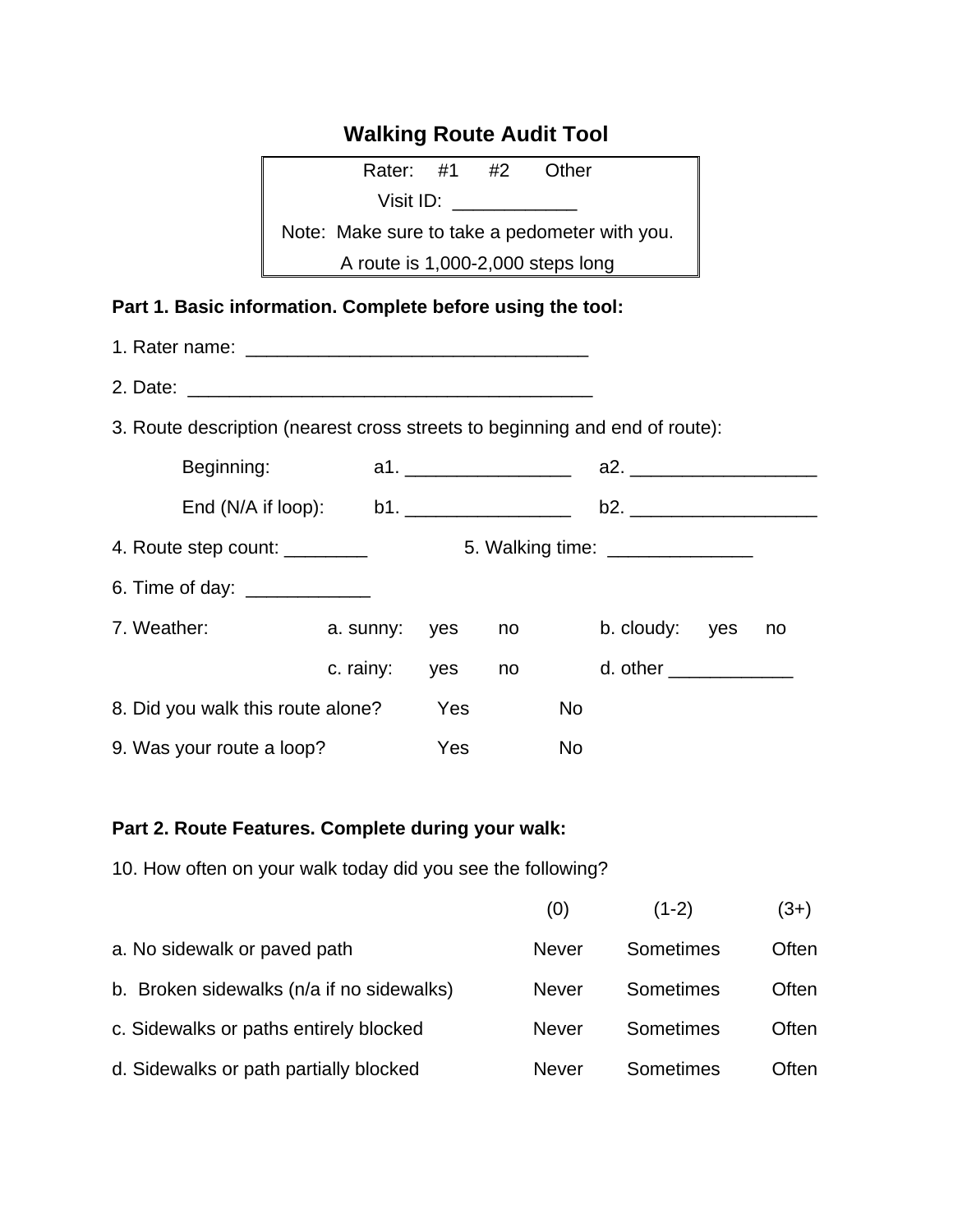| e. Hill or steep incline   | Never        | Sometimes | <b>Often</b> |
|----------------------------|--------------|-----------|--------------|
| f. Construction/road works | <b>Never</b> | Sometimes | <b>Often</b> |
| g. Stairs                  | <b>Never</b> | Sometimes | Often        |

## **Part 3. Traffic safety.**

11. Were any of the following features on the roads you crossed?

|                                                                    | (0)          | $(1-2)$   |     | $(3+)$ |
|--------------------------------------------------------------------|--------------|-----------|-----|--------|
| a. Resting island half way across                                  | <b>Never</b> | Sometimes |     | Often  |
| b. Marked crosswalks                                               | <b>Never</b> | Sometimes |     | Often  |
| c. Controllable pedestrian signals                                 | <b>Never</b> | Sometimes |     | Often  |
| d. Automatic pedestrian signals                                    | <b>Never</b> | Sometimes |     | Often  |
| e. Many lanes/ wide road                                           | <b>Never</b> | Sometimes |     | Often  |
| f. Insufficient crossing time                                      | <b>Never</b> | Sometimes |     | Often  |
| g. Too much traffic                                                | <b>Never</b> | Sometimes |     | Often  |
| h. Things blocking my view of the street/path                      | Never        | Sometimes |     | Often  |
| i. Inconsiderate/dangerous drivers                                 | <b>Never</b> | Sometimes |     | Often  |
| j. High curb/drop onto street                                      | <b>Never</b> | Sometimes |     | Often  |
| k. Speed humps                                                     | <b>Never</b> | Sometimes |     | Often  |
| I. How many times did you have to cross a<br>road along the route? | $\mathbf 0$  | $1 - 2$   | 3-4 | $5+$   |

#### **Part 4. Route Amenities.**

| 12. Were any of the following present along the route? |       |           |        |
|--------------------------------------------------------|-------|-----------|--------|
|                                                        | (0)   | $(1-2)$   | $(3+)$ |
| a. Sheltered area                                      | Never | Sometimes | Often  |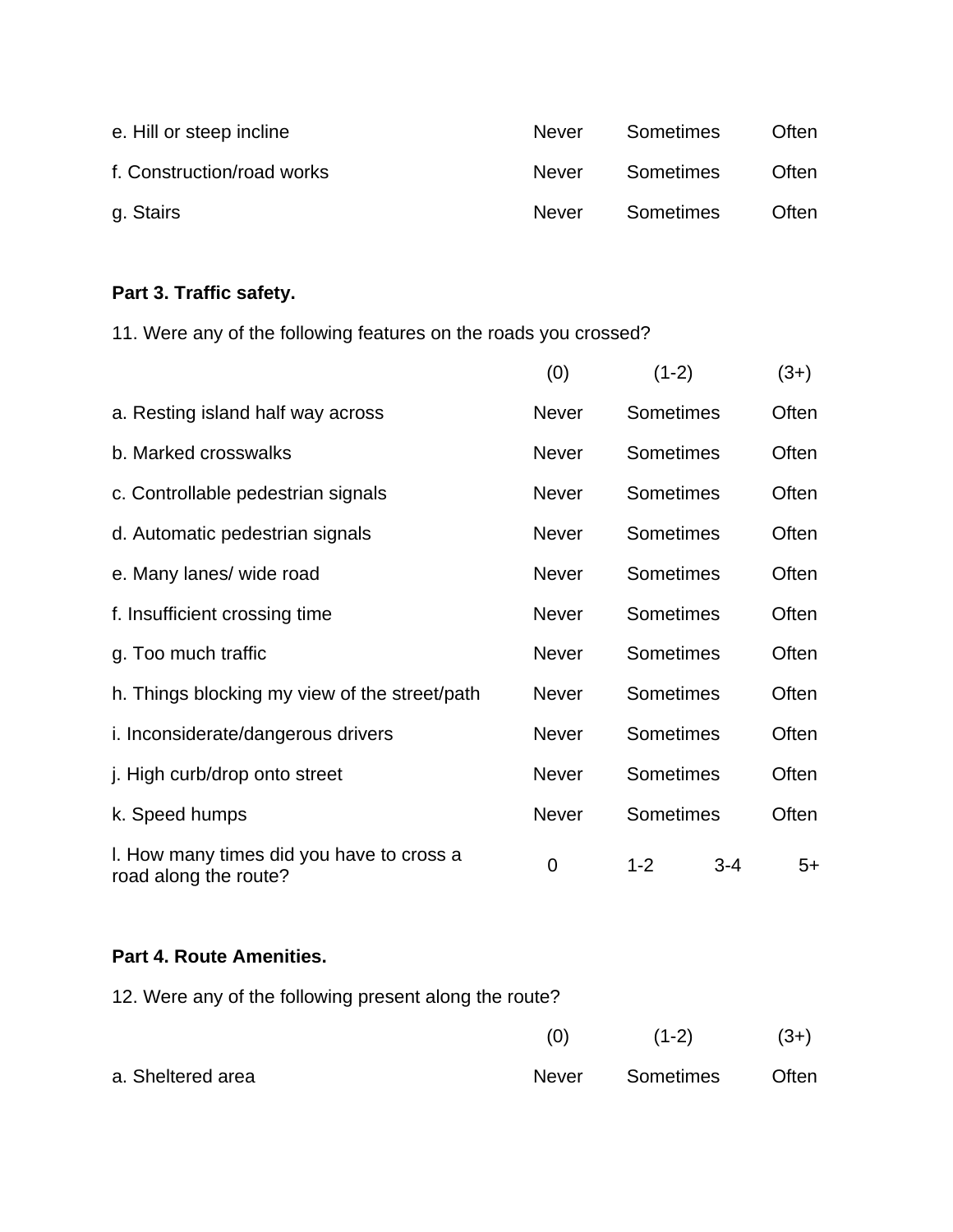| b. Public restrooms              | <b>Never</b> | Sometimes | Often |
|----------------------------------|--------------|-----------|-------|
| c. Drinking fountain             | <b>Never</b> | Sometimes | Often |
| d. Public transport stop/station | <b>Never</b> | Sometimes | Often |
| e. Exercise stations             | <b>Never</b> | Sometimes | Often |
| f. Benches                       | <b>Never</b> | Sometimes | Often |

## **Part 5. Attractive Features .**

13. Were any of the following present along the route?

|                             | (0)          | $(0-10)$  | $(10+)$ |
|-----------------------------|--------------|-----------|---------|
| a. Nice homes/buildings     | <b>Never</b> | Sometimes | Often   |
| b. Trees                    | <b>Never</b> | Sometimes | Often   |
|                             | (0)          | $(1-2)$   | $(3+)$  |
| c. Nice gardens/green areas | <b>Never</b> | Sometimes | Often   |
| d. Nice shop fronts         | <b>Never</b> | Sometimes | Often   |
| e. Water features           | <b>Never</b> | Sometimes | Often   |
| f. Artwork/sculptures       | <b>Never</b> | Sometimes | Often   |
| g. Traffic noise/pollution  | <b>Never</b> | Sometimes | Often   |
| h. Shade                    | <b>Never</b> | Sometimes | Often   |
|                             |              |           |         |

# **Part 6. Personal Safety.**

14. How often did you see:

|                             | (0)          | $(1-2)$          | (3+)  |
|-----------------------------|--------------|------------------|-------|
| a. Neighborhood watch signs | <b>Never</b> | <b>Sometimes</b> | Often |
| b. Street lamps             | <b>Never</b> | <b>Sometimes</b> | Often |
| c. Scary/unfriendly people  | <b>Never</b> | Sometimes        | Often |